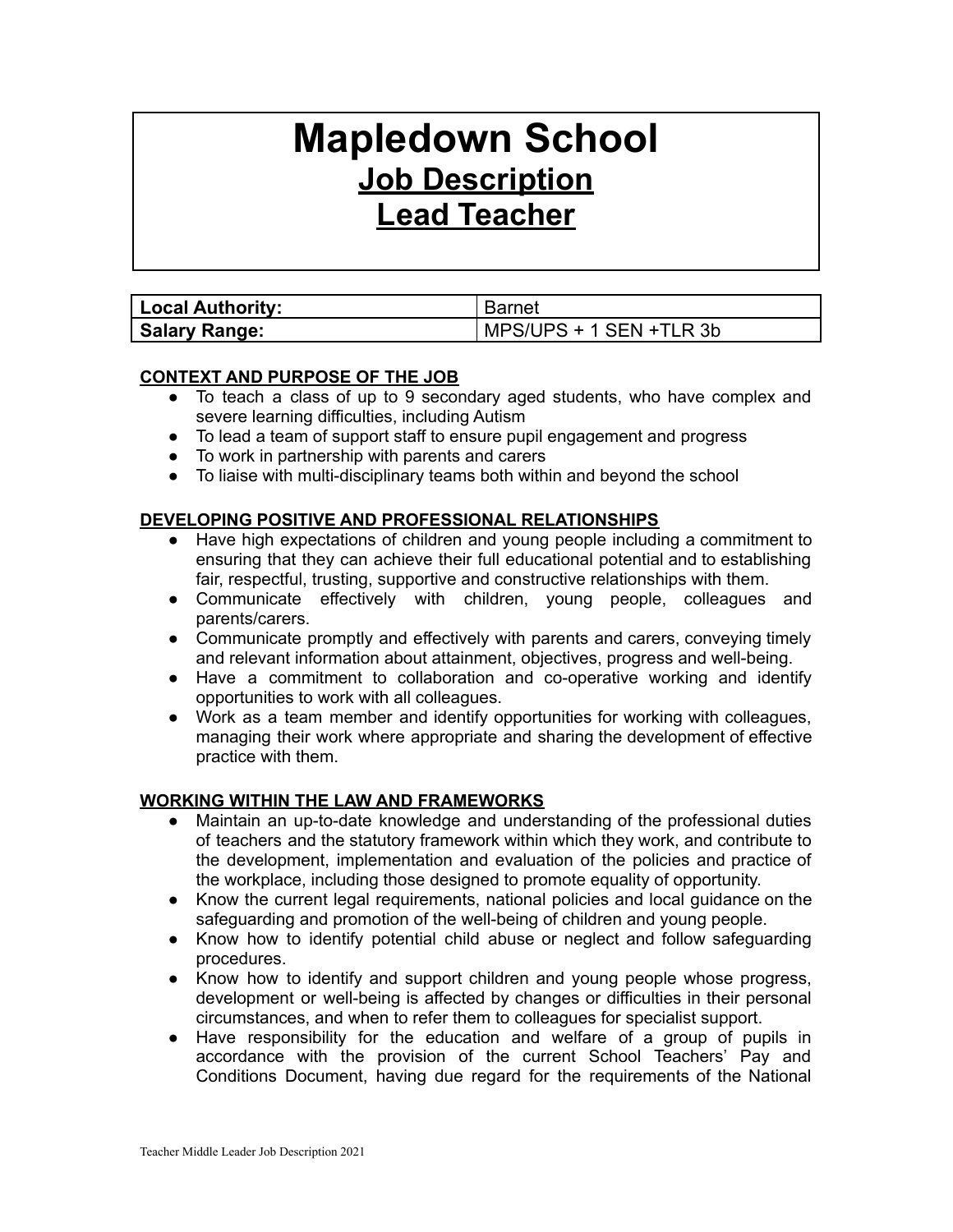Curriculum, the wider curriculum, the school's ethos, aims and objectives, and any required policies of the Governing Body.

- Prepare reports for Annual Review of Education, Health and Care plans, termly summaries and assessment purposes, and to maintain an individual pupil file in their class.
- Contribute to the production and implementation of the School Development Plan.

### **DEVELOPING PRACTICE**

- Evaluate their performance and be committed to improving their practice through appropriate professional development (i.e., training, coaching, mentoring etc.)
- Have a creative and constructively critical approach towards innovation; being prepared to adapt their practice where benefits and improvements are identified.
- Review the effectiveness of their teaching and its impact on learners' progress, attainment and well-being, refining their approaches where necessary.

#### **PROFESSIONAL SKILLS**

- Plan for progression across the age and ability range they teach, designing effective learning sequences within lessons and across series of lessons informed by secure subject/curriculum knowledge.
- Design opportunities for learners to develop their literacy, numeracy, computing and personal and social skills appropriate within their phase and context.
- Teach challenging, well-organised lessons and sequences of lessons across the age and ability range they teach in which they:
	- 1. use an appropriate range of teaching strategies and resources, which meet learners' needs and take practical account of diversity and promote equality and inclusion
	- 2. build on the prior knowledge and attainment of those they teach in order that learners meet learning objectives and make sustained progress
	- 3. develop concepts and processes which enable learners to apply new knowledge, understanding and skills
	- 4. adapt their language to suit the learners they teach, introducing new ideas and concepts clearly, and using explanations, questions, discussions and plenaries effectively
- Plan within the context of our school curriculum development framework an appropriate curriculum for the pupils of Mapledown School which takes account of the multi-cultural nature of the pupil population, is responsive to the equal opportunities policy of the school, is within the timetable framework as planned by the school leaders and which reflect national and local requirements.
- Promote the use of augmentative and alternative methods of communication within the classroom and specialist strategies, ensuring that support staff are aware of this requirement and helped to gain the relevant skill.
- Teach engaging and motivating lessons informed by well-grounded expectations of learners and designed to raise levels of attainment.
- Make effective use of an appropriate range of observation, assessment, monitoring and recording strategies as a basis for setting challenging learning objectives and monitoring learners' progress and levels of attainment.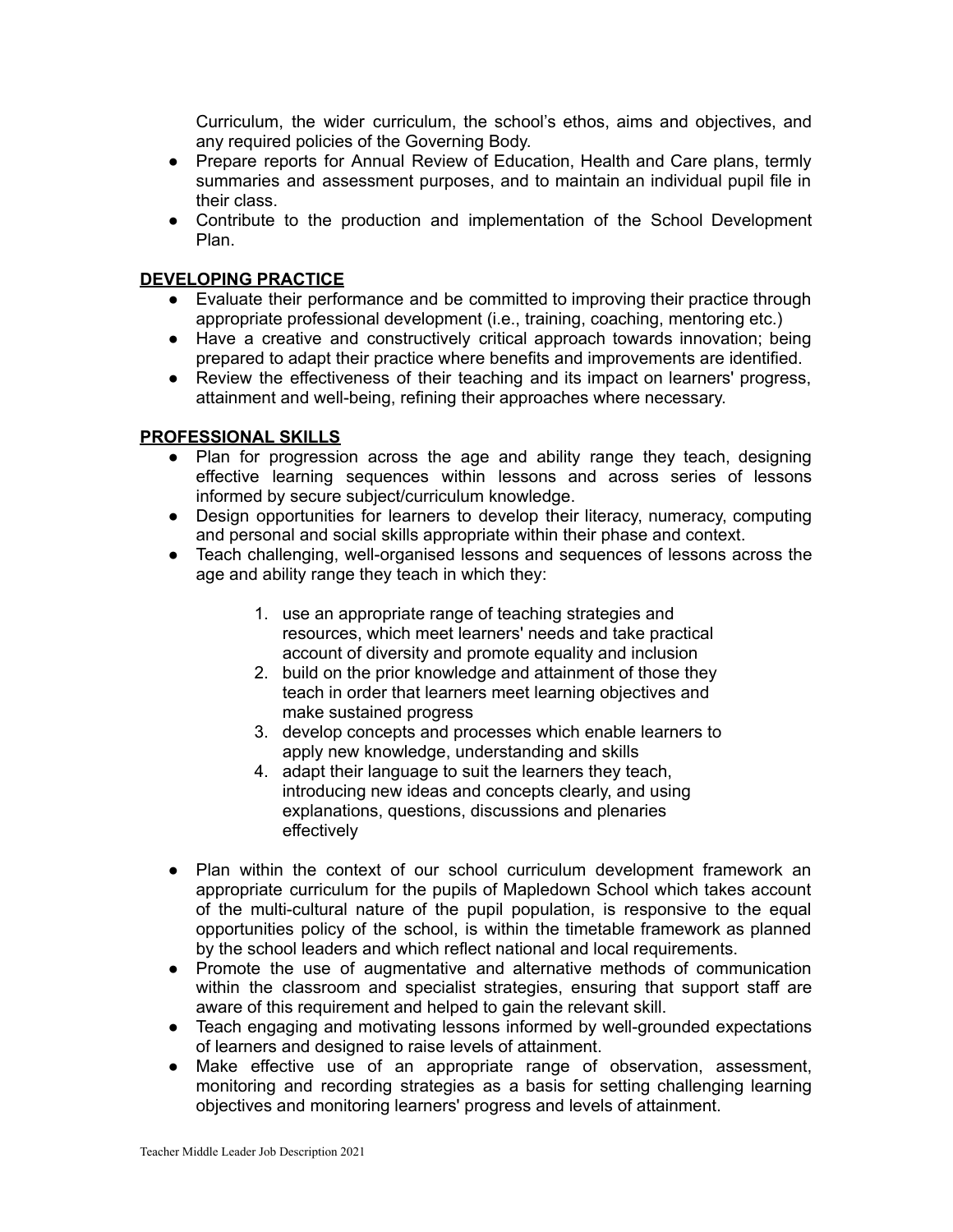- Support and guide learners so that they can reflect on their learning, identify the progress they have made, set positive targets for improvement and become successful independent learners.
- Use assessment as part of their teaching to diagnose learners' needs, set realistic and challenging targets for improvement and plan future teaching.
- Establish a purposeful and safe learning environment which complies with current legal requirements, national policies and guidance on the safeguarding and well-being of children and young people so that learners feel secure and sufficiently confident to make an active contribution to learning and to the school.
- Manage learners' behaviour constructively by establishing and maintaining a clear and positive framework for behaviour management, in line with the school's behaviour policy.
- Use a range of behaviour management techniques and strategies, with specific reference to staff with relevant training.
- Promote learners' self-control, emotional regulation, independence and cooperation through developing their social, emotional and behavioural skills.

### **PROFESSIONAL KNOWLEDGE AND UNDERSTANDING**

- Have a good, up-to-date working knowledge and understanding of a range of teaching, learning and behaviour management strategies and know how to use and adapt them, including how to personalise learning to provide opportunities for all learners to achieve their potential.
- Know the assessment requirements and arrangements for the subjects/curriculum areas they teach, including those relating to internal and external accreditations.
- Know a range of approaches to assessment, including the importance of formative assessment.
- Know how to use data to evaluate the effectiveness of their teaching, to monitor the progress of those they teach and to raise levels of attainment.
- Have a secure knowledge and understanding of their subjects/curriculum areas and related pedagogy including: the contribution that their subjects/curriculum areas can make to cross-curricular learning; and recent relevant developments.
- Know how to use skills in literacy, numeracy and IT to support their teaching and wider professional activities.
- Understand how children and young people develop and how the progress, rate of development and wellbeing of learners are affected by a range of developmental, social, religious, ethnic, cultural and linguistic influences.
- Know how to make effective personalised provision for those they teach and how to take practical account of diversity and promote equality and inclusion in their teaching.
- Know when to draw on the expertise of colleagues, such as those with responsibility for the safeguarding of children and young people and special educational needs and disabilities, and to refer to sources of information, advice and support from external agencies.

### **PERSONAL RESPONSIBILITIES**

● Hold positive values and attitudes and adopt high standards of behaviour in their professional role.